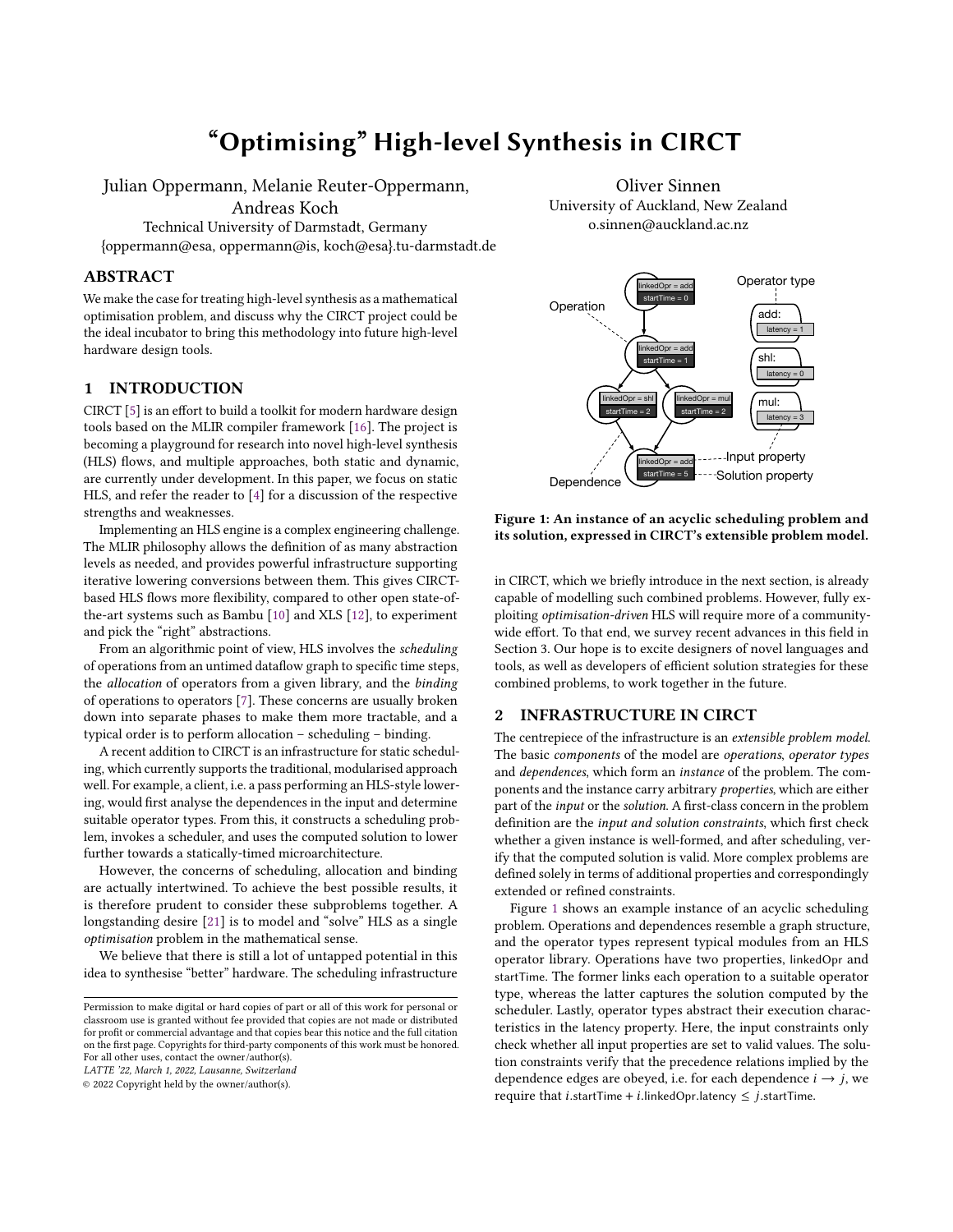LATTE '22, March 1, 2022, Lausanne, Switzerland Julian Oppermann, Melanie Reuter-Oppermann, Andreas Koch and Oliver Sinnen

The infrastructure currently provides problem definitions for acyclic and cyclic scheduling problems with simple resource constraints. The actual implementation as a C++ class hierarchy is declared in **circt/scheduling/Problems.h**. The API to construct and query a problem instance consists of decidedly simple getter/settermethods to make the infrastructure usable independently of the concrete source and target dialects of an HLS-style lowering.

Reference schedulers for these problems, including a modulo scheduler for pipeline synthesis, are available via **circt/scheduling/ Algorithms.h**. Most of them build on a specialised simplex solver [\[8\]](#page-2-7) that is part of CIRCT. The infrastructure is also prepared to use external solvers from OR-Tools [\[11\]](#page-2-8) in the future, e.g. for integer linear programs or SAT problems.

## 3 WHAT'S POSSIBLE?

We now present interesting use-cases of optimisation-driven HLS.

1) Scheduling: Finding optimal modulo schedules. Let us start with the obvious one – in optimisation-driven HLS, we can compute provably optimal solutions for the best-possible results, according to the objective. Modulo scheduling, for example, received a lot of attention in this regard and was successfully modelled in multiple mathematical frameworks such as integer linear programming [\[9,](#page-2-9) [18,](#page-2-10) [26\]](#page-2-11), constraint programming [\[2\]](#page-2-12), or in a combination of linear programming and SAT solving [\[6\]](#page-2-13).

These exact approaches are often "feared" for their exponential worst-case runtimes, but the study in [\[18\]](#page-2-10) revealed that typical HLS instances can be solved quickly. Modulo scheduling is often done by trying several candidate initiation intervals (IIs) until a feasible schedule is found. An interesting benefit of exact schedulers is that they can determine if a given II is infeasible, and advance directly to the next candidate. Heuristic approaches based on backtracking [\[3\]](#page-2-14) have to run out of an internal budget of scheduling attempts before they give up on a candidate II.

2) Scheduling+Binding: Fine-tuning the microarchitecture. A scheduler's main objective usually is to chop up a given dataflow graph into as few distinct time steps as possible to reduce the latency, and in case the target microarchitecture is pipelined, to maximise the throughput by finding a small II. Even though HLS is very early in the overall flow and we cannot directly control the logic synthesis and place&route steps, we can abstractly model certain features of the generated microarchitecture by pairing a combined scheduling and binding problem with an advanced objective function.

For example, resource sharing requires multiplexers to route different sets of operands to shared operators. More multiplexer inputs generally mean longer combinational paths and potentially a low operating frequency for the entire design. In [\[15\]](#page-2-15), the goal is therefore to balance the binding, i.e. minimise the maximum number of inputs across the (implicit!) multiplexers in the schedule. Similarly, operations in [\[23\]](#page-2-16) are bound such that connections between shared operators can be reused, in order to minimise the amount of registers required to forward intermediate results in the datapath.

3) Scheduling+Allocation: Exploring trade-offs. A peculiarity in HLS is that we do not map a computation to a predefined set of functional units, but rather have to instantiate the operators to carry out the computation as needed. The only hard limit here is implied by the available low-level resources (e.g. LUTs, FFs, etc.) on a reconfigurable device, or the available area for an ASIC design. Therefore, if we associate operator types with a static estimation of the cost of an individual operator instance, and make the number of instances variable, the allocation can be computed by a scheduler [\[19\]](#page-2-17). The combined problem has two orthogonal objectives, i.e. maximising the throughput and minimising the resource demand of the microarchitecture, and we can apply techniques from multi-criteria optimisation to explore the different Pareto-optimal solutions. These solutions either have to be presented to a human designer to choose from, or can be fed into automatic tools: SkyCastle [\[20\]](#page-2-18), for example, processes kernels comprised of multiple loops and pipelined functions, and uses pre-computed Pareto-optimal solutions to select the overall fastest microarchitecture for the input kernel that still fits onto a given amount of low-level resources.

4) Scheduling+Allocation+Binding: Spending hardware where it matters. We assumed so far that operations are always mapped to a single operator type, but in practice we often have multiple choices with different trade-offs between their performance and resource demand. The problem of selecting a particular operator type out of a set of suitable options for each operation is called module selection. The canonical example for this would be that HLS operator libraries often provide different variants of the same operator, but an operator type could also represent a nested loop [\[20\]](#page-2-18), or a subgraph [\[22\]](#page-2-19), with pre-computed Pareto-optimal solutions.

Performing module selection in conjunction with scheduling and allocation, e.g. as in [\[1,](#page-2-20) [14,](#page-2-21) [24\]](#page-2-22), is a powerful approach, because it makes contextual decisions part of the global optimisation process that are otherwise very hard to answer locally and greedily, such as: Can a slower operator be used without affecting the overall performance? Is allocating three instances of type A better than one B and one C? How to match throughput rates of connected components? This is a hard problem to solve, so unsurprisingly, (meta-)heuristics were mostly used to tackle it in the past.

## 4 CONCLUSION

All optimisation-driven HLS examples outlined in the previous section can be captured by the extensible problem model through additional component properties and constraints, and therefore could be readily re-implemented for use in CIRCT-based HLS flows. If these past successes are any indication, a more global view of the HLS problem enables an automatic and deterministic search in the vast design space of possible microarchitectures, and could therefore be an important pillar of future, more productive tools.

We plan to rethink strategies to tackle such combined problems efficiently, leveraging today's processing power, progress in the operations research community, and advances in solver technology. A prerequisite for this research would be to define a set of benchmark instances representative for modern, domain-specific HLS.

Furthermore, we expect that future, next-gen flows in the spirit of works such as [\[4,](#page-2-2) [13,](#page-2-23) [17,](#page-2-24) [25\]](#page-2-25) will require modelling and solving exciting new problems. To that end, we are actively looking for collaborations – if you ever wonder whether your approach (in CIRCT or elsewhere!) could benefit from a little bit of "optimisation", please reach out!